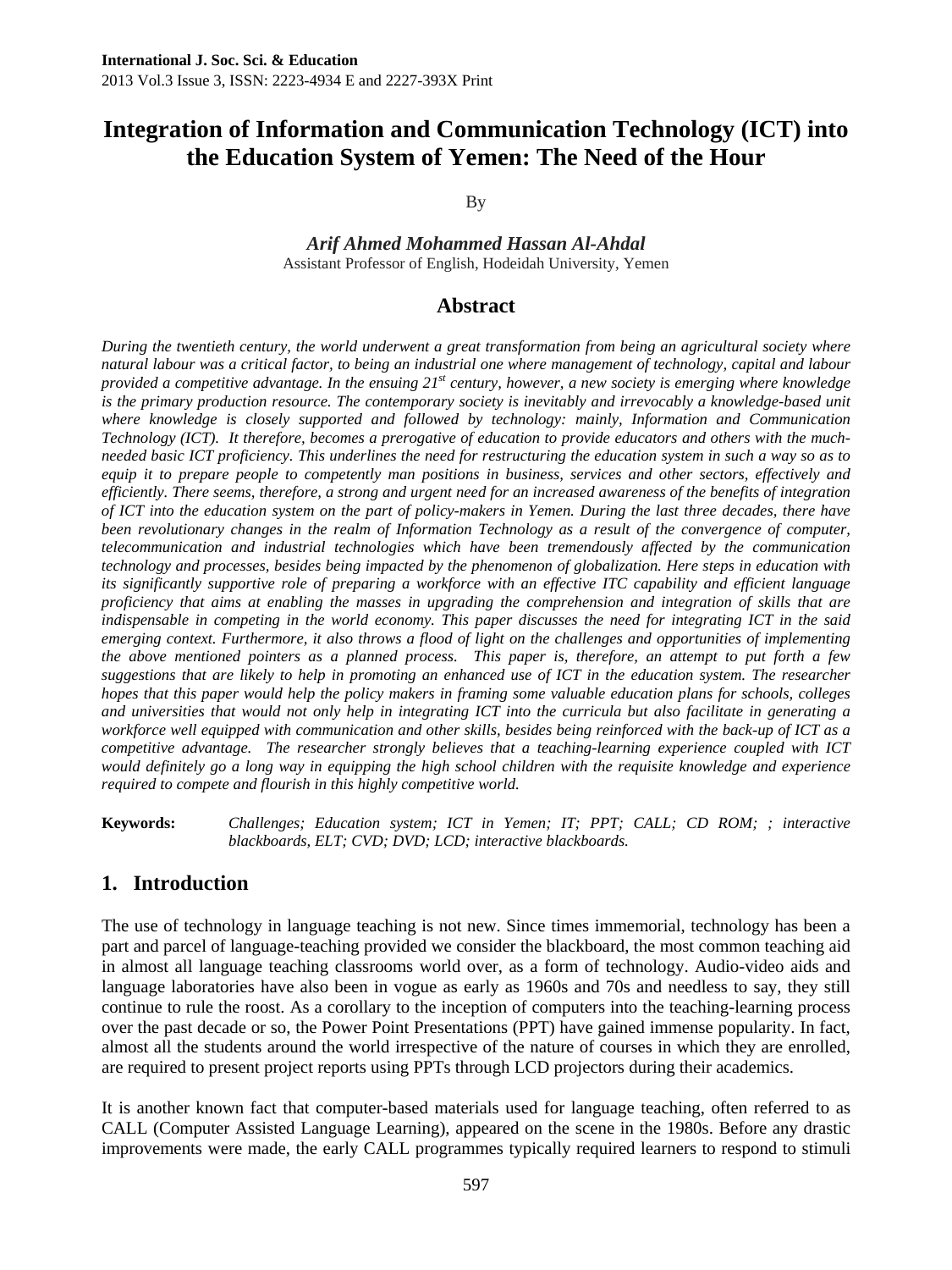on the computer screen and carry out tasks such as filling in gap texts, matching sentence-halves and doing multi-choice activities. Probably one of the best known early CALL activities was that of text reconstruction, where an entire text was blanked out and the learner was required to re-create it by typing in words. For all of these activities, the computer then offered the learner a feedback, ranging from simply pointing out whether the answer is correct or not, to providing a more sophisticated feedback, such as, showing why the learner had committed a given mistake and then, offering a host of remedial options to choose from. As a matter of fact, The CALL approach still holds a strong foothold and is found in numerous language-teaching based CD ROMs.

It goes without saying that as access to ICT has become more widespread, CALL has taken giant leaps and moved beyond the use of computer programmes to embrace the use of the internet and web-based tools. Technology has immensely enhanced the possibilities of language learning using the Internet and Communication Technology.

It is therefore, undoubtedly, an open secret that English language learning is a critical move for Yemen to claim its rightful place as an active player in the world economy. The need of the hour, therefore is for its people to come out of their traditional fetters, inhibitions and apprehensions and, embrace English as their second but equally important language as the first, in the modern context.

As is evident, English is a foreign language in Yemen as elsewhere, barring a few western countries. It is taught for three years at the preparatory stage of education, and for another three years at the secondary level in all government schools in Yemen. All in all, the Yemini students on an average study English for six years before entering the tertiary stage, which is similar to most other situations where English is taught as a foreign language. However, most Yemeni learners of English encounter a unique languagelearning problem. While they receive the 'knowledge of English' as effectively as their western and other counterparts, they are unable to use it in-and-out of the classroom. Although the cited aim while teaching the Yemeni students this language is to enable them to use it competently and effectively, as also to enable them to pursue higher education, this objective, in most cases, is, sadly, not achieved. One persistent problem being faced by the English Language Teaching (ELT) scenario in Yemen is that the teachers of English are not well trained. They teach it in a traditional way, focusing on teaching only the grammatical items in a graded manner (Al-Ahdal, 2011). The learners are exposed to the use of English in a very limited sense. Being sentimentally attached to the language of the Holy scriptures (Arabic), there is resistance to the use of English in informal situations. Therefore, regular and sustained practice of oral-aural English skills is lacking in the Yemini practice of English language teaching. Though having much linguistic input, the Yemenis, therefore, fail to communicate/speak fluently in English outside the classroom. However, ICT can definitely go a long way in addressing the issue of improving the communication skills and language proficiency of the students: learning will be less rigid and more fun as modern devices and computers are very user-friendly. There are many kinds of softwares, Interactive blackboards, Compact Disks (CDs), Digital Video Displays (DVDs) as well as Television (TV) programmes that can be utilized for this purpose. Language labs are another great learning pathays in this regard.

Speaking of English vis a vis ICT. It must be noted that English is the dominant language of the Internet. A large section of online content is in English. This is also true for educational software produced in the world market. For countries where English language proficiency is not high, especially in non urban areas, this presents a formidable barrier to maximizing the educational benefits of ICT due to a dearth of the knowledge and exposure towards the English language.

It therefore, becomes imperative to develop culture specific content in such scenarios. For instance, if story telling is being used for teaching school children at the primary level, then the setting, characters and central idea of the given story has to be such that children identify with the elements.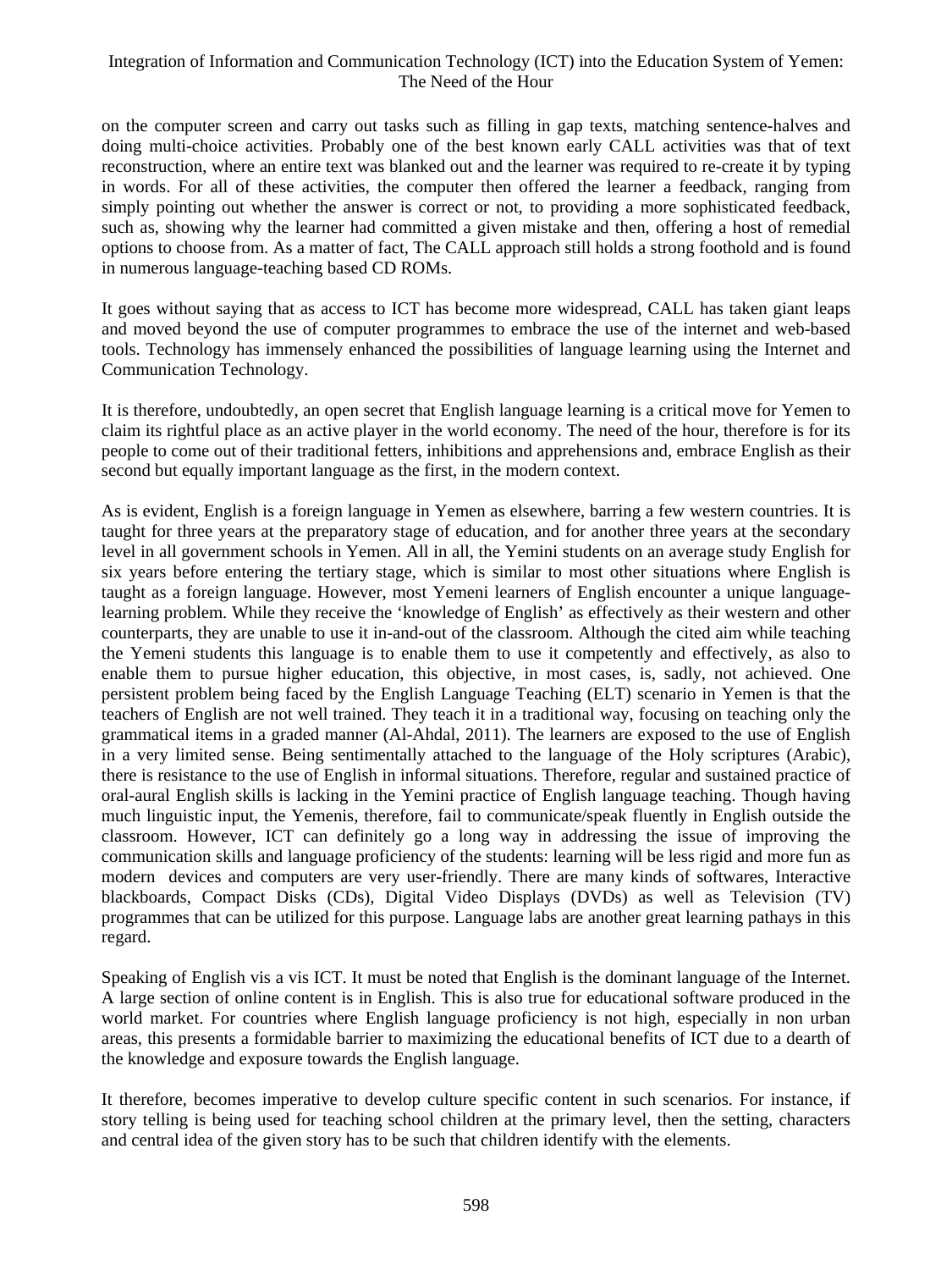Even in countries where English is a second language (such as, India) it is highly recommended and rather, made sure that language teaching and learning materials that match national curriculum requirements and have locally identifiable content, preferably in the local languages, be developed to retain the learners' interest . (See Box 6.) This would ensure that the Web is a genuinely multicultural space and that people of different cultures have an equal stake and voice in the global communities of learning and practice online. Particularly vulnerable to exclusion of this sort are isolated, rural populations, cultural minorities, and women, in general. Thus, attention must be paid to their special needs.

It is noteworthy here that Yemen lags behind in the field of ICT in education. In the rural schools and colleges of Yemen, teachers, students and administrators are not even aware of the existence of ICT, what to speak of its usefulness when applied and integrated into the system. Although ICT in education is well integrated into the system as far as the private sector is concerned, there is much to desire in this direction in the government sector. The reason behind this is the narrow, conventional approach adopted by the leaders of these institutions. The silver lining is that this drawback is not merely at the psychological level as the physical paraphernalia is present in these institutions as well. The government has to act fast to catch up with the advanced countries, offering alluring incentives to promote its aim. ICT proficiency has to be made mandatory for teachers, to begin with.

#### *What does ICT mean?*

ICT stands for Information and Communications Technology. In a report published by the United Nations Educational, Scientific, and Cultural Organization (UNESCO), ICT is defined as a *"diverse set of technological tools and resources used to communicate, and to create, disseminate, store, and manage information"* (Blurton 1999, p.1).

A point to be noted here is that technology is not limited to only machines and equipments, but also implies an extension of human abilities, competencies and talents in using those machines and equipments to access, process, apply, store and retrieve information through data-base management. This is possible by overcoming the barriers of time, space, expenses and efforts, besides the psychological and cultural barriers.

#### *How beneficial is integration of ICT in Education?*

The integration of new technologies such as internet, educative films, power point presentations etc in education has great psychological, social and educational advantages, some of which have been listed below. ICT in education:

- Breaks the monotony of the normal classroom teaching that sets in through traditional instructional techniques (mostly the chalk and talk) and mostly, one-way communication process.
- Creates manifold learning interests among students due to great audio-visual effects, discussions, films, stories, presentations, live or rehearsed demonstrations presented through the medium of ICT.
- gives access to a reservoir/pool of information on different subject areas provided through various sources such as the internet, electronic encyclopedias, etc
- Provides students with unforgettable sensory experiences that arise as a result of their involvement in the lessons under discussion.
- helps enhance students' listening and speaking skills.
- provides teachers with a technology-based teaching methodology which saves time and proves interesting for their learners.
- helps teachers keep pace with changing patterns of education with the help of knowledge provided by various updated knowledge databases and softwares.
- broadens the mental horizon and contributes to a balanced development of the child with less fatigue and least pressure for comprehension.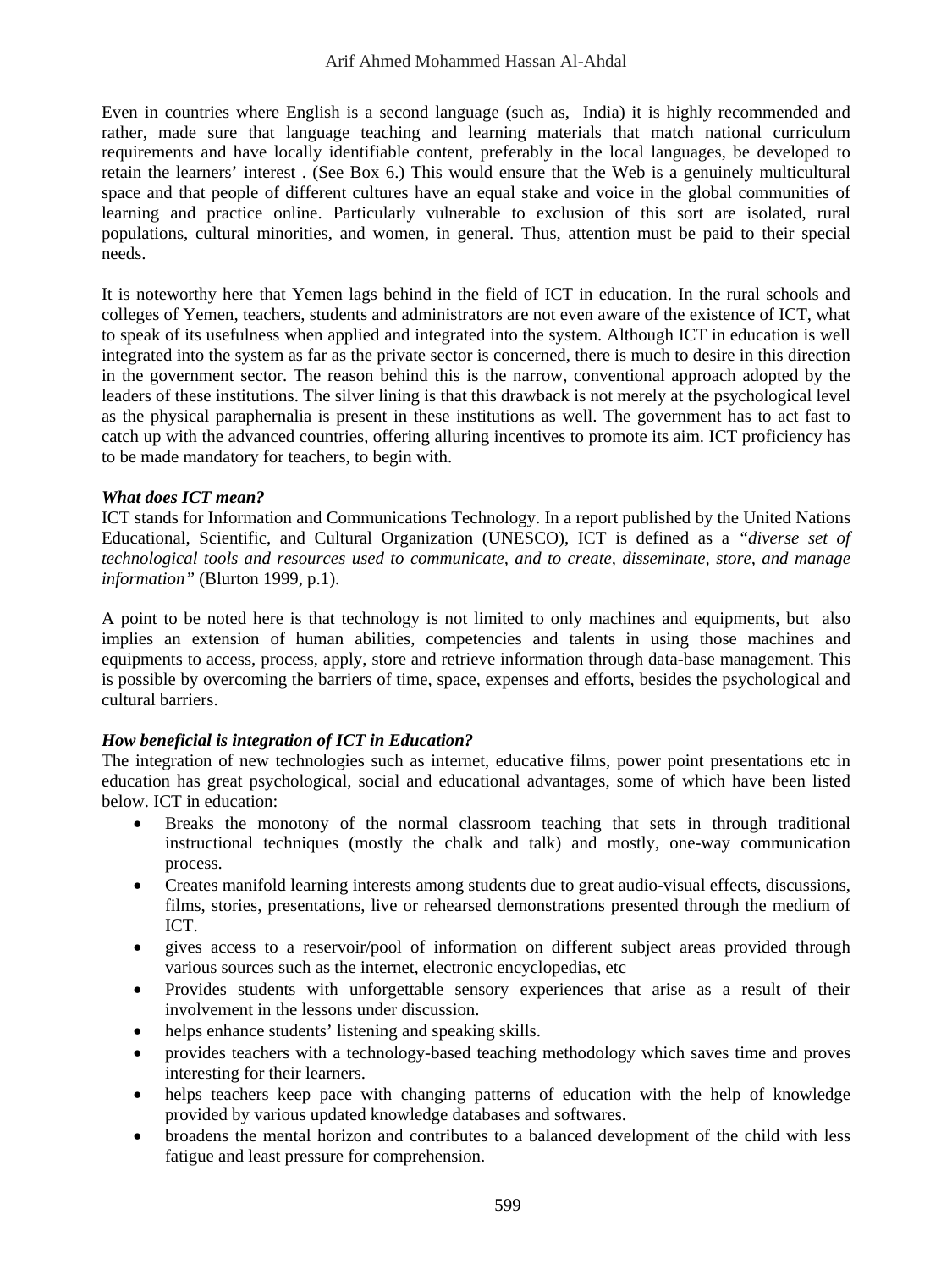As a valuable validation to the above mentioned pointers, views of some of the distinguished thinkers and researchers with regards to ICT have been mentioned in the following lines.

Richards (2004), rightly observes: *"ICTs represent a powerful force for potential change in education as*  well as society, the effective integration of ICT in education itself requires a kind of cultural change to a *more dialogical, convergent and grounded perspective on the relations or links between: practice and theory, doing and thinking, informal and formal learning and various other related connections between bottom-up and top-down imperatives in education" (p. 350)*. Further, recounting the importance of integrating technological tools into the education system, the American Secretary of Education, Rod Paige, in his speech at the release of the National Education Technology Plan in January 2005, stated *"Computers have changed the way the world works. Moreover, we need to make sure our children have the skills to compete in this new global economy. Every single child deserves the opportunity to succeed*  in the 21st century. They have grown up with the World Wide Web at their fingertips. Many of them *cannot even remember a word without the Internet. They see the potential for computers to revolutionize the classroom. And they are worried schools are not keeping up with the times. We must not fall behind. A business that does not keep pace with change will soon be out of business. And our schools are no different. We must seize the moment and the 24 new opportunities before us.' No Child Left Behind' has given us a mission. And technology offers us another means to achieve it". (p. 1)* 

In her article, 'National Policy on ICT in Education', Sharda Sinha, summarizes the impact of technology as under:

- *1. Education will become highly interactive, engaging the student every 20 seconds or so for a response, much in contrast to present-day passive lecture methods.*
- *2. Education will become highly individualized, with world-accessible records of learning attempts by particular students, to enable computer presentation of education tailored for each student's level of learning, experiences and styles.*
- *3. Education will become highly flexible in interaction, enabling natural-language tutoring.*
- *4. Education will become highly accessible, opening opportunities for the disadvantaged in this country.*
- *5. Education will become highly computer-mediated.*
- *6. Distance education will begin to displace campus-based education because the high costs of an interactive computer-mediated course (e-education) can be justified only through their use by a large number of students.*

Ali Nihat Eken (2002), speaking of the advantages of ICT integration in the ELT classroom observes:

*"When chosen and exploited in a practical manner, films can have an important role in modern English Language teaching, too. They can bring the outside world into the classroom by presenting realistic slices of life; motivate students and encourage them to communicate with each other more eagerly; help them learn non-verbal communication, as well as other cultures and cross-cultural differences"* (para. 2).

Brinton (2001), also asserts that multi-media tools serve as an important motivator in the language teaching process because *"media materials can lend authenticity to the classroom situation, reinforcing for students the direct relation between the language classroom and the outside world"* (p. 461).

It is therefore, an established fact that the rapid developments and innovations in the field of IT in today's modern and virtual society have certainly thrown open challenges before the education system. The new information technologies provide access to vast amounts of information. If this information is handled properly and competitively, IT would undoubtedly, promote the quality of life in general. Hence, if we wish to reap the wholesome advantages of information technology, the education system needs to be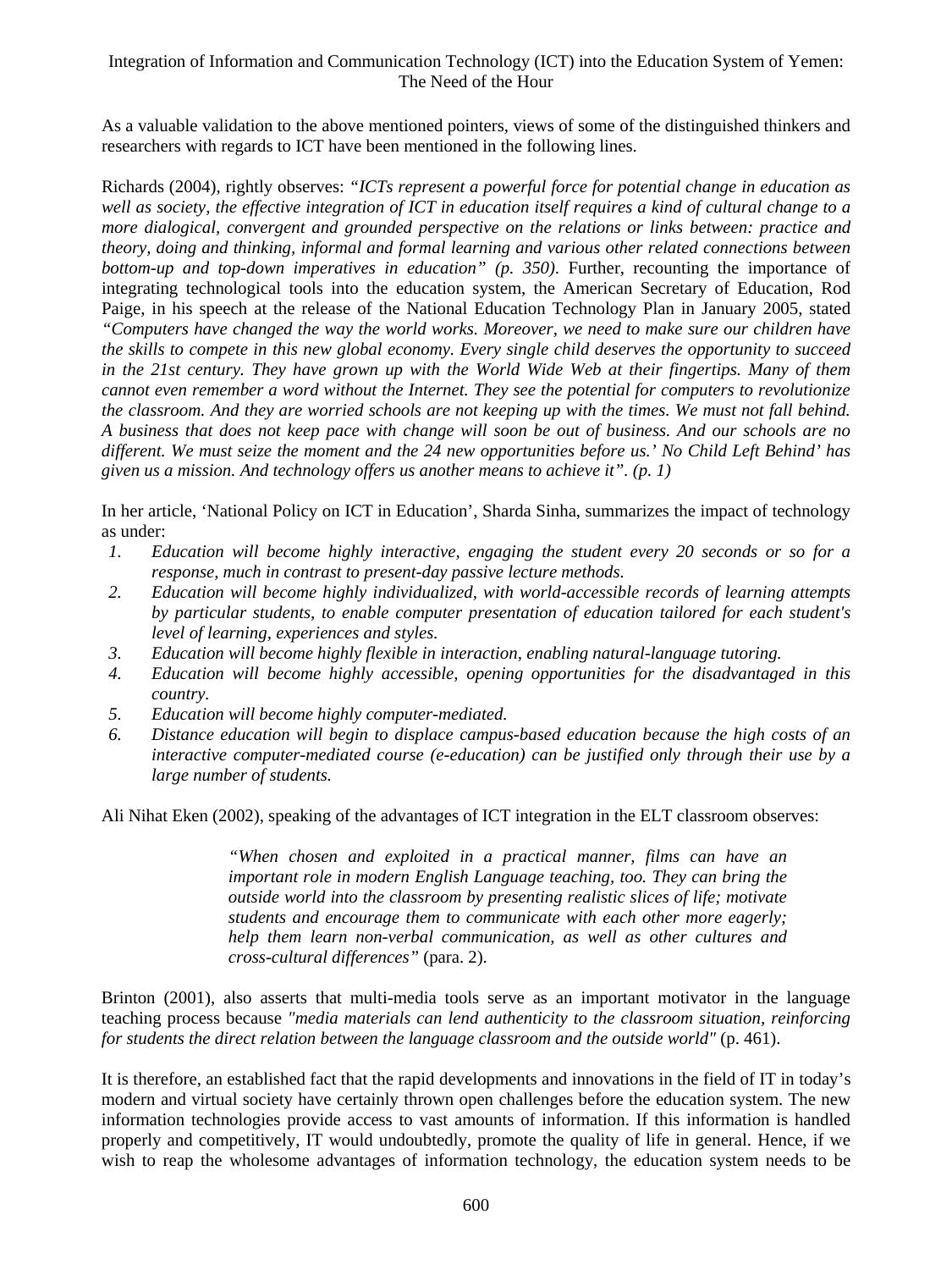geared up with utmost determination and a time-bound plan to face the multifarious challenges that lie ahead with regard to teaching, research and educational administration. It goes unsaid however, that there is no place for complacency: laggards are bound to remain backward and obviously suffer in terms of productivity, competitiveness and standards of living.

#### *What Challenges are perceived for inducting ICT in Education?*

In general, the challenges which the education system has to address and be immediately concerned with, include:

- Eradication of general illiteracy which in turn can eradicate poverty, deprivation and hunger.
- Changes in the entire educational scenario as a result of information inundation, which is, as a matter of fact, normally complicated by population explosion.
- Teachers' lack of knowledge and skills with regards to handling and using hi-tech equipments/instruments/aids in education, and their poor level of awareness about instructional materials and methods. In a nutshell, teachers are in a helpless position, unable to cope with changing expectations and demands.
- Upgradation of schools that suffer from poor infrastructure.
- Raising parents' awareness of the usefulness of information technology for their children. After all, parents' function as catalytic agents in this regard.
- Problem of funds. Authorities have to accord due priority to education.
- Lack of professionals with skills required to identify users' needs to organize and store information, add value to information, conduct research, evaluate information and possess up-todate subject knowledge.
- Lack of management professionals who can understand organizational culture, manage projects and finance; manage change, conduct strategic planning, manage human resource development and communicate effectively.

It is therefore, understandable that in integrating ICT in education, some challenges and difficulties are bound to arise on the part of teachers as well; they are after all not immune to them. Some of these challenges as visualized by me are listed below:-

- Teachers need to monitor whether or not the students are making full use of what is being done in the class.
- Teachers need to be trained for making the optimum use of the ICT tools in an efficient and fruitful way.
- As for the use of internet in the class, teachers need to monitor whether or not the students are able to follow and comprehend the instructions given to them.
- Distractions need to be taken care of, for an optimum utilization of ICT resources.
- Teachers need to engage students in various types of project works in order to facilitate them to explore, select, analyze and present electronic assignments, reports or presentations in the classrooms.

Warschauer, Knobel and Stone in 2004, conducted a valuable qualitative study in which they compared the use of new technologies within a cluster of socio-economically higher versus lower high- schools in California, USA. As a by-product of their study, they investigated the difficulties that most of the teachers experienced while integrating technology into the school curriculum. Based on their findings, they classified these difficulties into the following three groups:

1. *Workability:* This refers to how efficiently and effectively the equipments and networks actually function without any interruption. Many teachers in the study conducted by Warschauer, Knobel and Stone voiced their strong dissatisfaction with having to plan back-up lessons, in case the technology they chose to use was not working properly.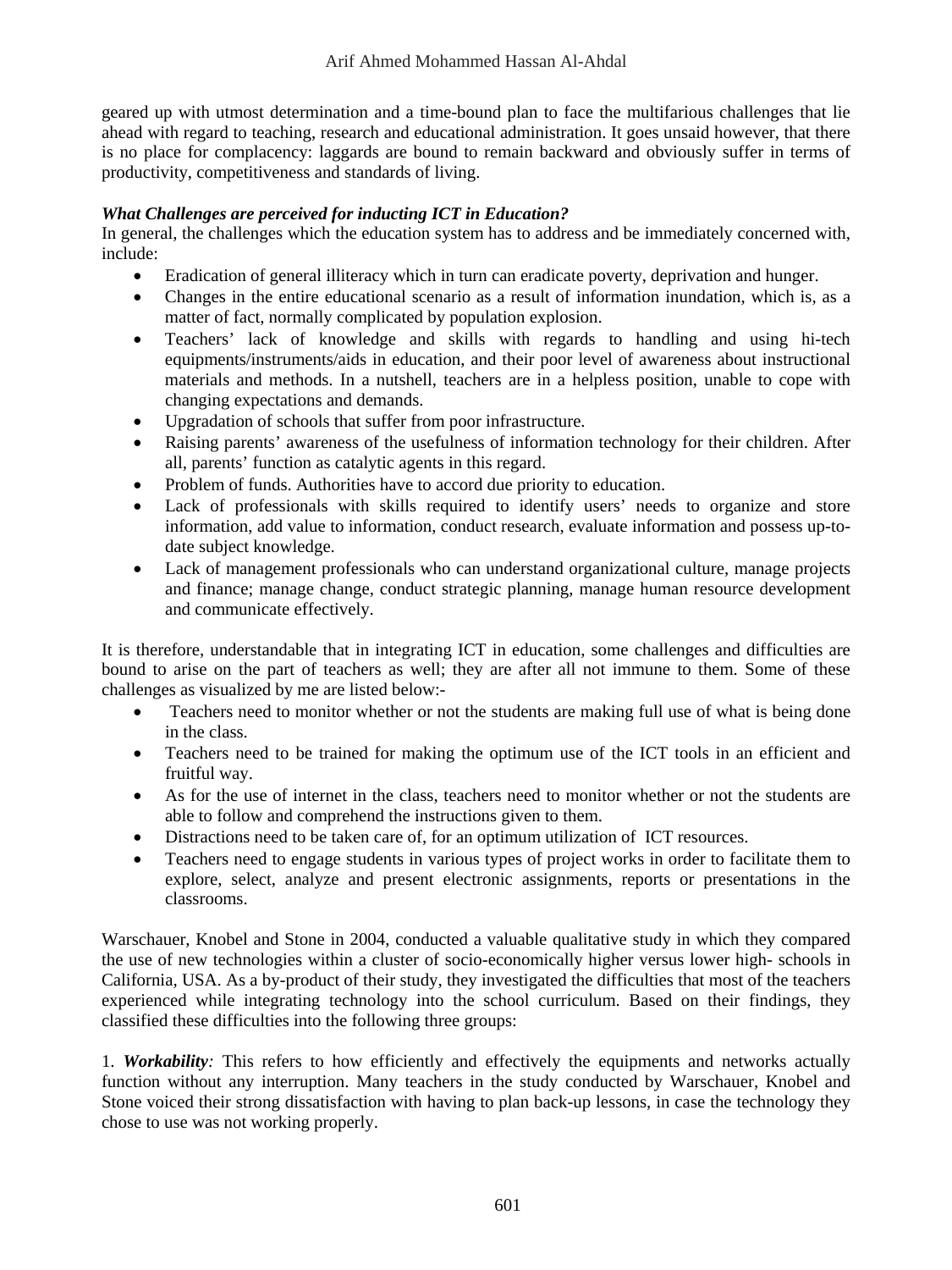2. *Complexity:* This includes the logistical challenges of integrating computers into instruction, such as taking students to the computer laboratory, knowledge of differential skill levels with basic computer operations and lack of access to computers for home assignments.

3. *Performativity*: This refers to an emphasis on skills rather than on more meaningful applications, such as locating and evaluating search engine results. Teachers have always emphasized on performance of technology-related activities, even at the cost of devaluing the process.

### *What can the education system do?*

As stated earlier, we are operating in a knowledge based economy wherein knowledge lies in the minds of people as well as in organizations – in the form of reports, files, documents, databases and performance processes. It is another fact that today's world is a global village where knowledge is just a click of a button away. The quality of human resources therefore, is a deciding factor in the success of any nation or country in the present scenario. The intellectual capital of a country is now becoming a more important and critical factor than other resources - natural or financial to compete in the global economy. The barriers of time, distance, language, limited local competence and resources are fast disappearing. In short, today's business is virtual and its drivers are ITC, technology, computer power and telecommunication. Needless to say however, that the competition is severe and almost neck-to-neck.

In order to survive in this highly competitive world, the first important requirement is of well-trained technical people who are equipped with equally good managerial skills. As is evident, a country's strength lies in its ability to produce, absorb, store, retrieve, update and disseminate knowledge. And it is in this context, that innovations in information technology and telecommunications have changed the type of workforce required. Information technology has therefore, greatly impacted the structure and functioning of human resource industry and its management. Automation of machinery, use of management information system, and HR development are some of the important developments that are facilitating in opening new avenues for tapping the specialist manpower.

In is in this context that the quality of education being imparted in Yemen needs to be redefined so that it conforms to the acceptable global standards. In order to achieve this, the educational standards in Yemen undoubtedly, need to be enhanced at all levels and made comparable with the best in the world. In order to meet this demand of the industry, numerous private sector institutions have sprung up throughout the length and breadth of the country during the last century.

However, a noteworthy point in this regard lies in reference to the quality of education being provided by these private-sector institutions in the absence of any regulatory agency. It is no secret that that these institutions are charging exorbitant fees from young aspirants on the pretext of imparting premier and proper education. Despite the heavy amount of fees being extracted from the aspiring students, when it comes to adapting new technological innovations in their operations, the institutions in question almost play a deaf ear. The responsibility as is evident in such a scenario, ultimately, falls on the country's public sector education system. The system needs to prepare such manpower as can face the challenges of this changing world where technology touches almost every aspect of human life. As is a well-established fact world over, technology continues to rule the world in more ways than one. Pragmatic policy-makers hence, should aim at producing graduates that the society needs (graduates that can market themselves and sell like hot cakes). And this is possible only if work-related education i.e. vocational education is imparted to the students at various levels of the educational ladder with the aid of ITC in order to generate homogeneity and compatibility in the global arena. This tremendous and highly recommended change can happen only by restructuring the nation's educational system, through necessary changes in the curricula at the school, college and university levels, keeping in view the overall framework of the national policy which too needs to be reoriented in order to compulsively make place for ITC.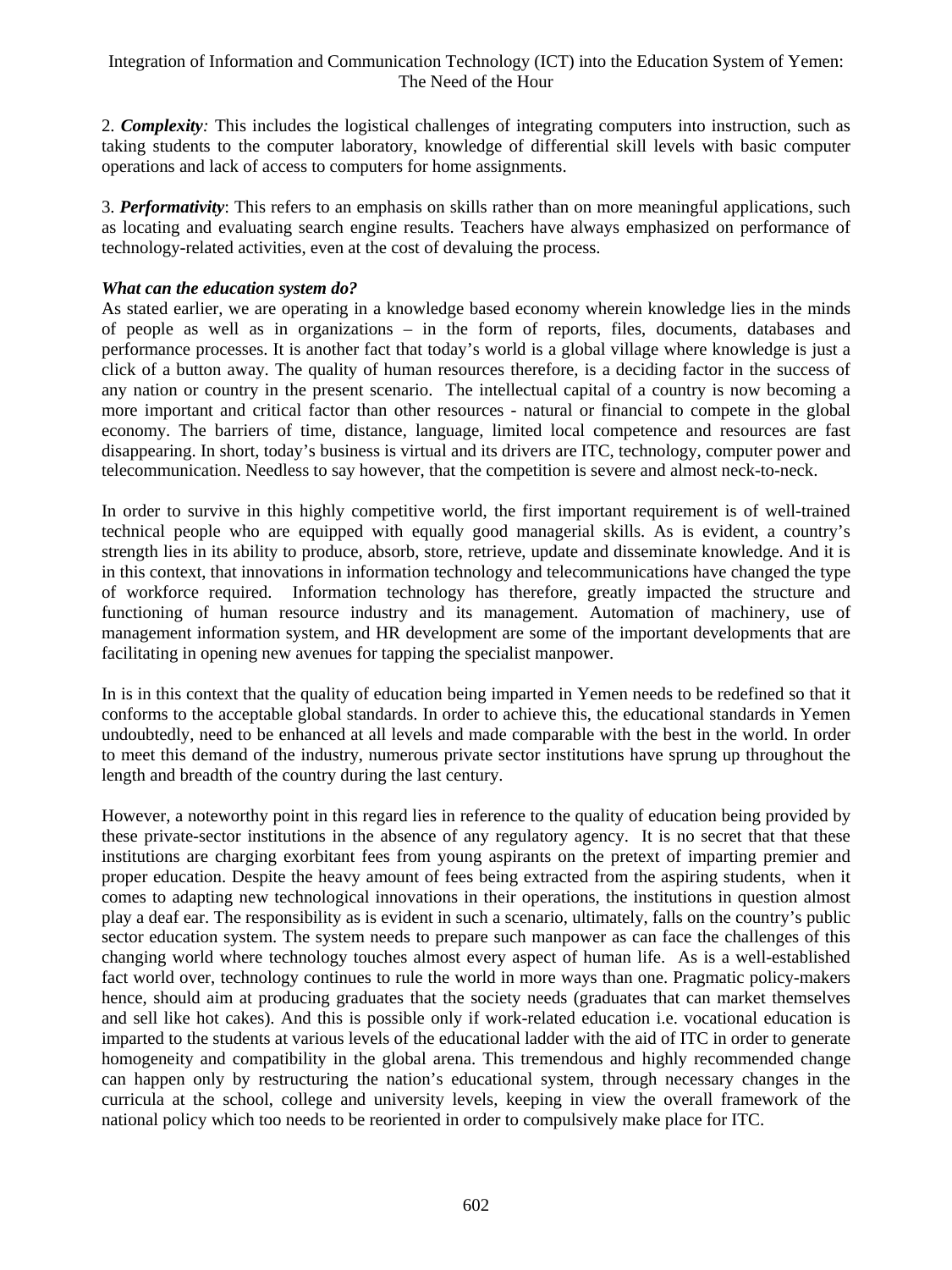It is only then that a desired educational system would be brought into practice that would aim not only to transform learners into competent persons in order to lead a dignified personal life with high standards, but also enable them to function as versatile human capital. It is therefore, noteworthy that such a system has to adapt its curriculum to include technology as not only an important field of knowledge, but also as one of its inseparable/integrated components. This will help the young students to adopt mandatorily the new technologies and utilize them rationally, efficiently and effectively. Considering the fact that communication skills are the cutting edge tools to forge ahead, educational institutions and commercial organizations must collaborate to lend the much-needed support for these changes at the level of redesigning the system of education in general, and higher education, in particular.

The education system currently emphasizes the student's mastery of a large mass of materials without developing the skill of comprehension - the basis of any language study and communication. Theory is more and practicals are fewer, rather, nominal. Therefore, I feel that with the help of some TV, DVD and computer CDs/ programmes, education should be re-oriented towards developing the individual's creative and broad based thinking, self-esteem, problem-solving capability and his ability to cope effectively with various situations. As we cannot ignore the spiritual aspect from material, sincere endeavours are necessary to revamp the educational process in order to focus on character building, inculcation of moral values and popular sentiments like patriotism, honesty and social responsibility. This change in approach must be adopted at the grass root level itself - right from the initial stage of the child's education, as that stage is the nursery of ideas, instilling values and imbibing cultural ethos for practically life-long inner support. Emphasis has to be laid on including philosophy and history to foster intellectual curiosity and respect for variety and diversity and broadening understanding of different cultures and civilizations, thus, building a society reinforced with values and virtues of sorts which help in gaining sound knowledge essential for coping with today's disturbed and strife-ridden world and the enhancement of competency in different disciplines.

# **2. Conclusion**

There was a time when muscle power won, then came the time when the longest sword had its sway. Now is the time when the fattest purse would emerge winner. For a fat purse, the economy has to grow and develop by leaps and bounds, and the key driver for this of course, is none other than information. Information technology and communication have usurped the top place in the hierarchy of enabling factors for achieving the top slot for a happy and comfortable life with the availability of products and services on command. This scenario is possible only and only through a modern and well-organized education system that is effectively enriched and backed by ICT. With ICT, a win-win situation is inevitably at just an arm's length. It wouldn't therefore, be wrong to give a clarion call to all educators and administrators and claim that 'rush, adopt, master, benefit with ICT or, perish without it– there is no alternative'.

Therefore, there is no doubt that the integration of ICT in the educational system can improve the quality of education in our schools and universities in more ways than one. ICT is now considered not only necessary to improve our education system to upgrade the quality of our students, but also, a new source of income in the world economy. Necessary steps need to be taken by the policy-makers and planners and other higher executive authorities in the education system in Yemen for popularizing ICT not only at the academic but also the socio-economic level. It is in this regard that I have given below a few action points for serious and prompt consideration:

- enhance the awareness of policy-makers to the advantages of information-based learning environment;
- establish well-equipped IT academies for preparing master trainers as resource persons who can efficiently train others in the use of ICT in education ;
- conduct regular, need-based, pre-planned in-service reorientation programmes for teachers in the integration of ICT into their teaching technology/methodology.